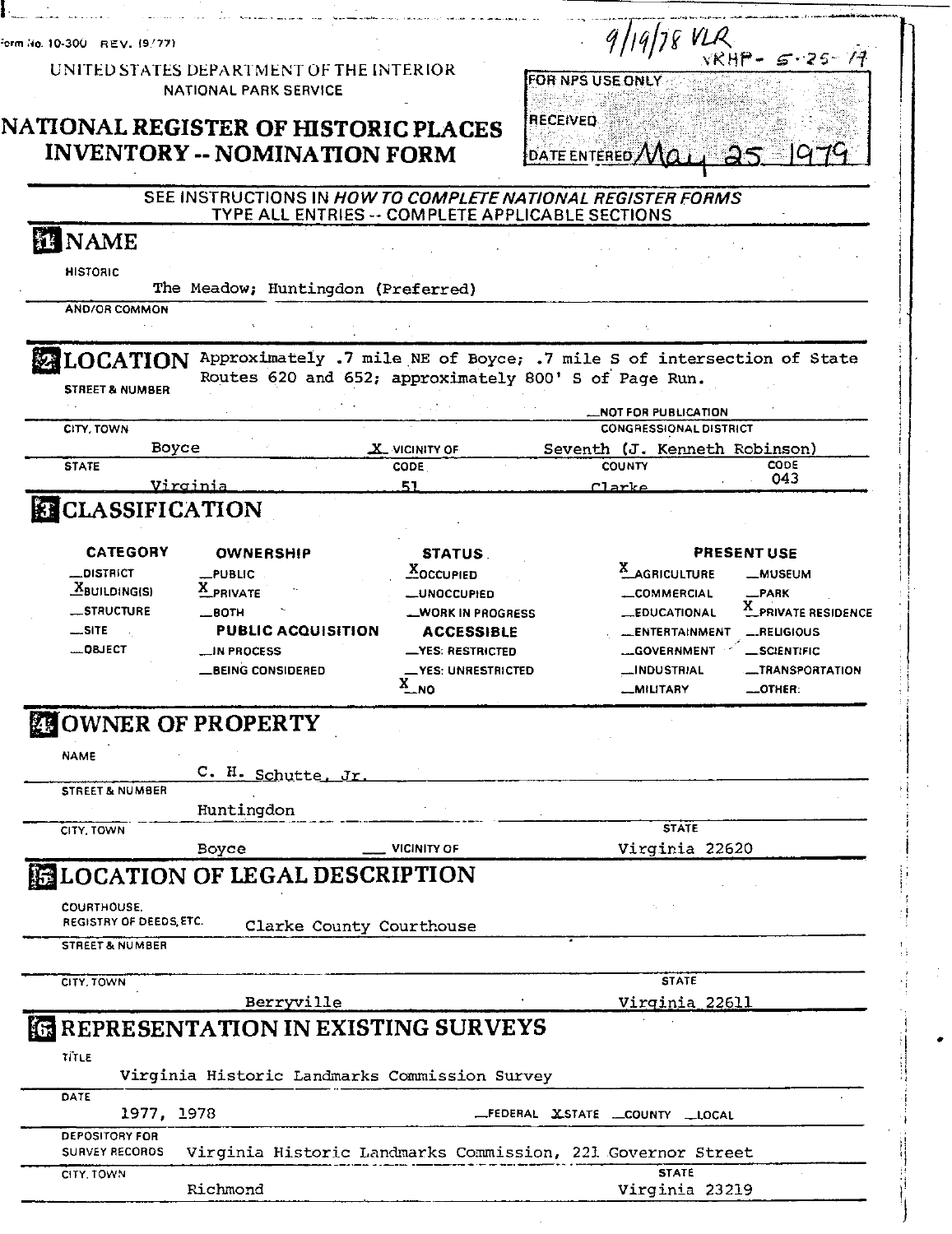# **EZ DESCRIPTION**

|                                             | <b>CONDITION</b>                                                 | <b>CHECK ONE</b>                        | <b>CHECK ONE</b>                         |        |
|---------------------------------------------|------------------------------------------------------------------|-----------------------------------------|------------------------------------------|--------|
| <b>LEXCELLENT</b><br>$\equiv$ GOOD<br>F A R | <b>LDETERIORATED</b><br>$\_RUNS$<br><b>__UNEXPOSED</b>           | $^{\circ}$ UNALTERED<br><b>_ALTERED</b> | <b>A ORIGINAL SITE</b><br><b>__MOVED</b> | DATE__ |
|                                             | DESCRIBE THE PRESENT AND ORIGINAL (IF KNOWN) PHYSICAL APPEARANCE |                                         |                                          |        |

Huntingdon is a T-shaped farmhouse set atop a knoll in the open farmlands adjoining Boyce in Clarke County. Built of rubble limestone, the original five-bay house was built ca. 1830. To it, a single pile, rubble-limestone ell was added ca. 1850. During the 20th century, a one-story porch at the east side of this ell was enclosed in several stages, creating a two-story service wing.

The main block is lit with 9/9 sash on the first floor and 6/9 sash on the second. The windows are flanked by early lowred blinds and wrought-iron shutter stays and have stone jack arches over them. The fine stonework is further distinguished by handsome guoins at the corners of the building. **A** gable roof, trimmed with a simple **box** cornice, covers the house and is crowned by brick interior end chimney stacks. The entrance treatment is distinctive. The narrow front door is surmounted by a fanlight with wooden muntins and is sheltered by an original pedimented porch supported on coupled Roman Doric columns and single fluted Roman Doric pilaster responds. The **base** of the porch has been rebuilt and enlarged in this century.

. The three-bay ell is treated in a manner similar to **the** main block, but it is covered with a roof which is hipped at both ends and thus is unconnected to the main house roof. A **box** cornice, brick chimney stack, and 9/9 and 6/9 sash are used, as on the main block. Along the east side of this ell, a porch of uncertain age, but visible in early **20th**century photographs, has been enclosed to provide kitchen and bathroom facilities.

The plan of Huntingdon is a simple one. The main block is a two-story, single-pile "I-house" with a central passage flanked by one room on either side. There is a single room in the ell which is separated from the main block by a cross passage.

The most elaborate decoration is found in the large west parlor of the original section. **A** large mantel is its focal point. Coupled Roman Doric colonnettes similar to the portico columns support paneled entablature blocks surmounted by a shelf broken out over the blocks. The symmetrically molded (double cyma) frieze is embellished with a<br>paneled tablet. The surround and bearth are made of black marble. Turned corner blocks paneled tablet. The surround and hearth are made of black marble. and a sharply molded chair rail complete the **trim.** 

Aside from the open-string stair with its slender turned newel; round, ramped-andeased banister; pierced sawn brackets; and two rectangular balusters to a tread, the passage is notable for the surviving pegboard on the west wall. This pegboard retains all but one of its original pegs.

The east parlor has a mantel similar to, but much plainer than, that in the west parlor. The frieze here is undecorated. Original closets flank the chimney breast, and a pedestal chair rail is carried around the room.

The open-string stair in the ell passage has an elliptical banister, two rectangular balusters to a tread, and a heavy turned newel. In the rear (dining) room is a plain Greek Revival mantel consisting of pilasters supporting an unadorned frieze and singleelement shelf.

Worthy of special mention is the profusion of original hardware in the house. All<br>e lock except the one on the front door survive. These include large brass box of the locks except the one on the front door survive. locks on the east and west parlor doors, "elbow" locks on the cellar and rear doors of the

(see Continuation Sheet #l)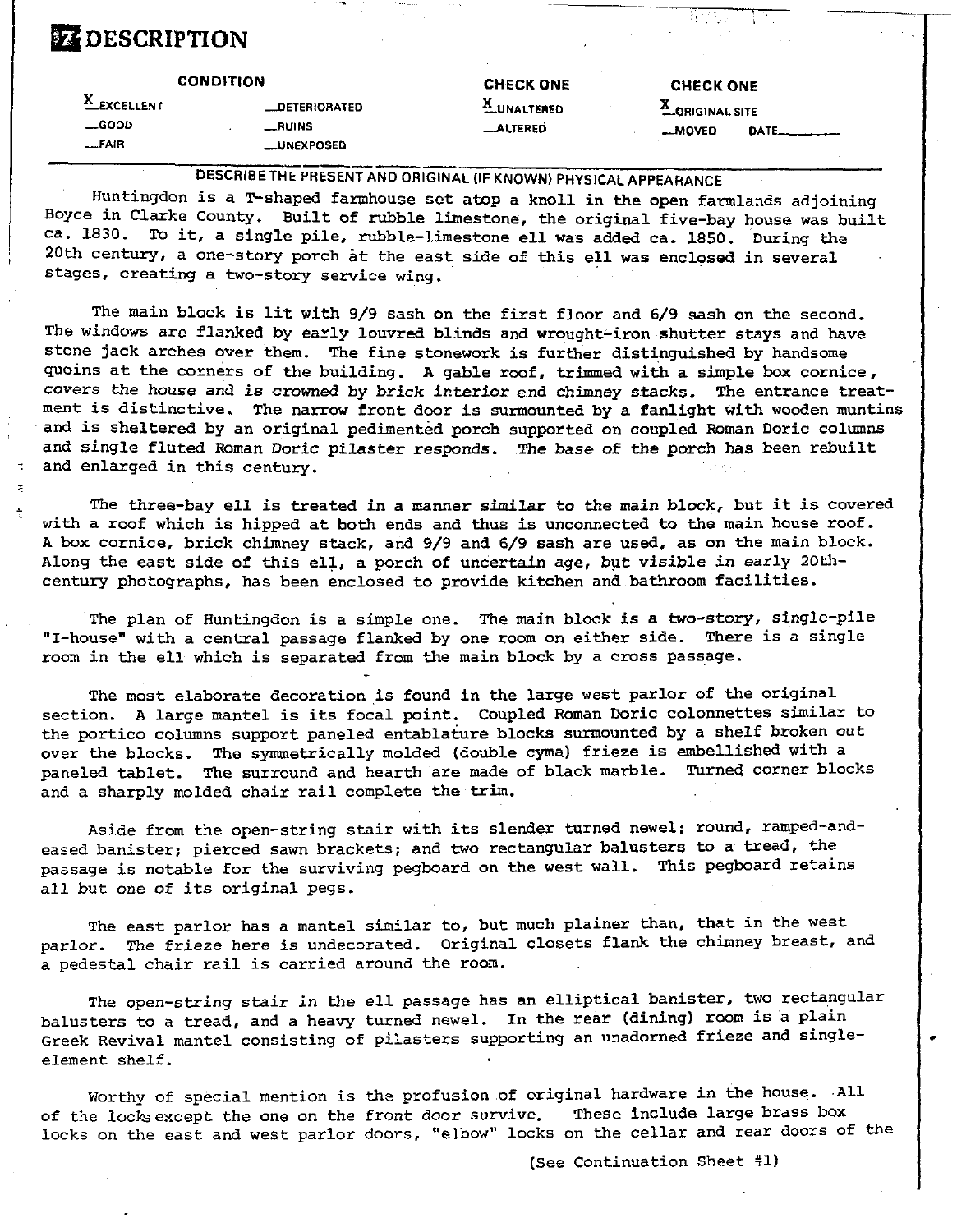# **SIGNIFICANCE**

| PERIOD                |                                | AREAS OF SIGNIFICANCE -- CHECK AND JUSTIFY BELOW      |                                |                          |
|-----------------------|--------------------------------|-------------------------------------------------------|--------------------------------|--------------------------|
| -PREHISTOHIC          | <b>LARCHEULUGY-PREHISTORIC</b> | <b>COMMUNITY PLANNING</b>                             | <b>LLANDSCAPE ARCHITECTURE</b> | RELIGION                 |
| $-1400.1499$          | <b>ARCHEOLOGY-HISTORIC</b>     | CONSERVATION                                          | <b>LLAW</b>                    | __SCIENCE                |
| $-1500-1599$          | <b>AGRICULTURE</b>             | $-CONOMICS$                                           | <b>LLITERATURE</b>             | SCULPTURE                |
| $-1600-1699$          | <b>ARCHITECTURE</b>            | $\_$ EDUCATION                                        | <b>MILITARY</b>                | X SOCIALXERTANY PINENTAL |
| -1700-1799            | $-$ ART                        | <b>LENGINEERING</b>                                   | $\sim$ MUSIC                   | $\blacksquare$ THEATER   |
| $X_{1800-1899}$       | _COMMERCE                      | <b>LEXPLORATION/SETTLEMENT</b>                        | <b>PHILOSOPHY</b>              | <b>__TRANSPORTATION</b>  |
| $-1900-$              | COMMUNICATIONS                 | <b>LINDUSTRY</b><br>$\overline{\phantom{a}}$ NVENTION | _POLITICS/GOVERNMENT           | <b>LOTHER (SPECIFY)</b>  |
| <b>SPECIFIC DATES</b> | (Original portion)<br>1830     | <b>BUILDER/ARCHITECT</b>                              |                                |                          |

## **STATEMENT OF SIGNIFICANCE**

At the end of the 18th century, there occurred an exodus of members of Tidewater Virginia's leading families to lands held in Northern Virginia. This removal resulted partly from an economic decline caused by the depletion of soil through continuous tobacco planting. In addition, gifts of land away from Tidewater were a means of providing self-sufficiency to children of large families without breaking up old, established plantations. The fertile and scenically beautiful countryside of Frederick and Loudoun counties thus received representatives of virtually every prominent Colonial family including Lees, Randolphs. Carters, Burwells, Byrds, Harrisons, and Washingtons. The families maintained their traditional good taste in architecture and commissioned fine dwellings to grace their estates. These efforts gave Northern Virginia a collection of handsome Federal country houses comparable in quality to the older Georgian homes in the eastern counties.

Frederick County, particularly that portion of it divided in 1836 to form Clarke County, was especially favored for resettlement. Today its rolling hills are dotted by gracious houses surrounded by well-tended farms. Notable among them are Carter Hall, Long Branch, Annefield, and Clifton. As the families proliferated, many of the second generation erected houses of their own, usually less ambitious than their parents' homes. Huntingdon well illustrates this phenomenon. This commodious, well-proportioned, but architecturally unassertive stone farmhouse was erected in 1830 by John Evelyn Page (1796-1881), third son of John Page and Maria Horsemanden Byrd who moved to the area in 1784 from Broadneck, Hanover County. The earlier Page family seat was Rosewell in Gloucester County, Colonial Virginia's largest house.

John Evelyn Page was born in 1796 at Pagebrook, his parents' Clarke County (then Frederick County) home, a large brick house two miles north of Boyce. Page entered the legal profession and was chosen clerk protem in 1836 for the newly formed Clarke County. When Page died, he was circuit judge of Clarke and Warren counties. Following Page's death, Huntingdon was occupied by his nephew Henry Harrison, who was the son of Page's sister Mary and Benjanin Harrison. Benjamin Harrison was the last of his family to own Berkeley in Charles City County. Henry Harrison (1821-1887) was married to Frances Burwell who died at Huntingdon in 1897.

Architecturally, Huntingdon, with its single-pile, center-hall plan, is a typical Ihouse, the farmhouse type most popular throughout Virginia in the early 19th century. The house is an important example of its form because of its virtually untouched condition; it retains its early woodwork, hardware, and sash. The house's visual appeal stems mainly from its good stonework. Its walls are of the silvery gray native limestone laid in uncoursed rubble with jack arches and large irregular quoins.

When John E. Page built the house, the property was known as The Meadow. His father refers to the tract by this name in an 1830 codicil to his will where he mentions that his son "... intends building a House at the Meadow". We learn that the house was completed the

(See Continuation Sheet #1)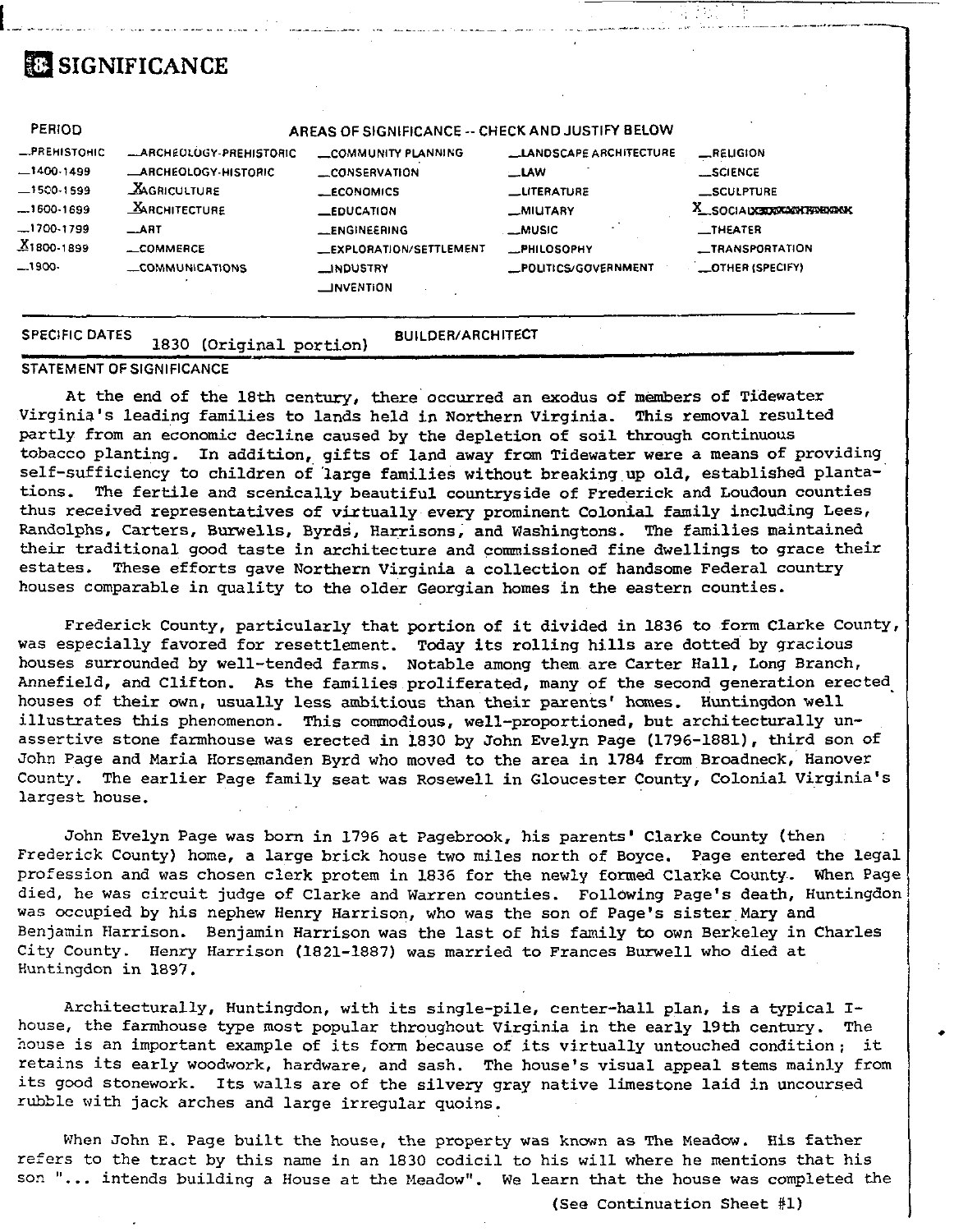**Farm No 10-300a Wev 10.741** 

> UNITED STATES DEPARTMENT OF THE INTERIOR NATIONAL PARK SERVICE

## **NATIONAL REGISTER OF HISTORIC PLACES INVENTORY** -- **NOMINATION FORM**

Huntingdon, Clarke County. Virginia

CONTINUATION SHEET #1 ITEM NUMBER 7 & 8 PAGE1

## 7. DESCRIPTION

main passage, iron locks on the cellar and dining room doors in the ell (which bear traces of early graining) and a No. 60 Improved Lock on the dining room closet door.

Two noteworthy outbuildings survive. Forty feet west of the house is a pyramidaltoofed mid-19th-century smokehouse with a box cornice and a rubble limestone underpinning. Eighty feet northeast of the house is a stone-lined ice pit with a late 19th- century, square-notched log icehouse over it. This icehouse has a gable roof and alater shed attached to its west end. **A** modern garage stands east of the house on the reputed site of the kitchen.

### BOUNDARY JUSTIFICATION

The National Register boundaries conform to the present property lines of Huntingdon. The house is sited on a rize in the middle of the farm and virtually all the land is visible'from the house. These fields, lined with stone walls, form a necessary rural setting for the house, as it is a farm dwelling. .The farm enhances the house economically, visually, and historically.

CL/MTP

## 8. SIGNIFICANCE

next year, for in a codicil dated 1831, Page Sr. left his son 300 acres outright and gave him the liberty of adjusting the boundaries so as "to include his new House, the Barn, etc,..." The property w@ renamed Huntingdon prior to 1937, when it was called that by John B. Wayland in Historic Homes of Northern Virginia. The farm today remains little changed from its 19th-century appearance. Its pastures lined with stone walls are still grazed, and no encroachment has been made on the pastoral quality of the area.

CL/MTP

FOR NPS USE ONLY RECEIVED **OATE ENTERED**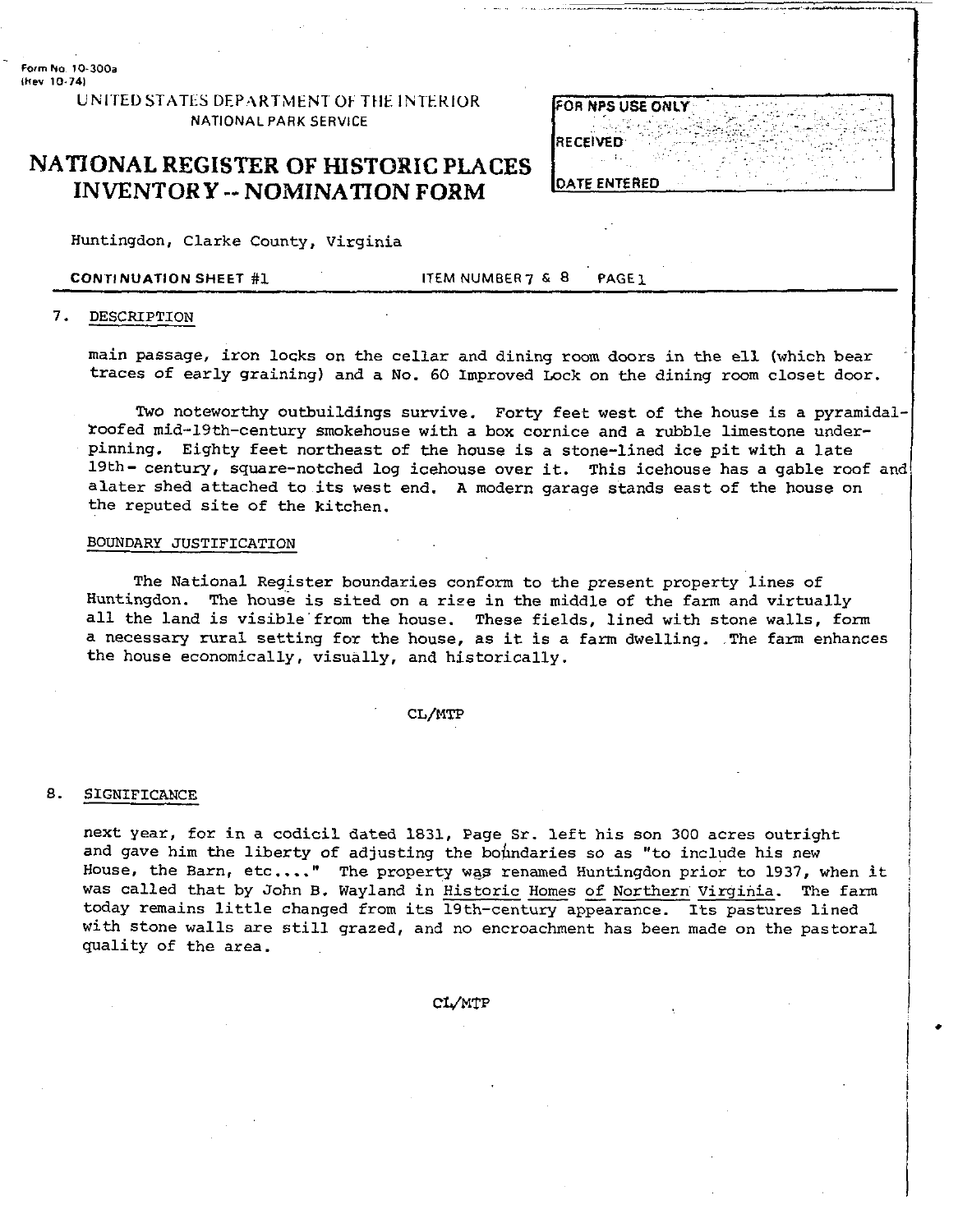# MAJOR BIBLIOGRAPHICAL REFERENCES

Frederick County Will Book A 1826.

المتعاصم والمتحادين والمتحدث والمتحدث

المناسبة المناسب

Virginia Magazine of History & Biography. Vol. 37, P. 385.

Wayland, John B. Historic Homes of Northern Virginia. Staunton, 1937.

المالية الأمريكية.<br>تقاضي الأمريكية المركزية

موكبين بويد مستناسات المتعاصم المساحينات

| <b>IDGEOGRAPHICAL DATA</b><br>ACREAGE OF NOMINATED PROPERTY 297 acres<br>1:24000<br>Boyce<br>QUADRANGLE NAME<br>QUADRANGLE SCALE<br><b>UTM REFERENCES</b><br>17.5.4.3.8.0<br>4,3[3,2[5,6,0]<br>75,47,6,0<br>4,3332720<br>B[1,7]<br><b>NORTHING</b><br>ZONE EASTING<br><b>NORTHING</b><br><b>EASTING</b><br>ZONE<br>[4,3]3,1]9,10<br> 7 5 5 2 5 0 <br>9,9,12<br>C 1 7<br>D[1,7]<br>75.5360<br>$\left[4,3\right]3,1\left[3,7,0\right]$<br>754530<br> 7 5 4 1 6 0 <br>E[1,7]<br>$4,3\overline{3}113,80$<br>F 1,7 <br>$7513900$ $413311520$<br>[4,3]3,2[2,4,0]<br>$[7]5,4[0,6]0]$<br>G[1, 7]<br>H[1,7]<br>VERBAL BOUNDARY DESCRIPTION Beginning at a point 200' beyond private drive, 1750' S of<br>State Route 620 and approximately 1.1 miles N of the intersection of State Route 723 and U.S.<br>Route 340; thence extending 1300' ESE; thence extending 2800' SSE; thence extending 3300' SW to<br>another private drive; thence extending 2200' WNW from said drive; thence extending N 2500';<br>thence extending MAFFSAND COUNTIES FOR PROPERTIES OVERLAPPING STATE OR COUNTY BOUNDARIES<br>STATE.<br><b>CODE</b><br><b>CODE</b><br><b>COUNTY</b><br>CODE<br><b>STATE</b><br>CODE<br><b>COUNTY</b><br><b>FORM PREPARED BY</b><br>NAME / TITLE<br>Virginia Historic Landmarks Commission Staff<br>DATE<br><b>ORGANIZATION</b><br>August 1978<br>Virginia Historic Landmarks Commission<br><b>TELEPHONE</b><br><b>STREET &amp; NUMBER</b><br>$(904)$ 786-3144<br>221 Governor Street<br><b>STATE</b><br><b>CITY OR TOWN</b><br>Virginia 23219<br>Richmond<br>ESTATE HISTORIC PRESERVATION OFFICER CERTIFICATION<br>THE EVALUATED SIGNIFICANCE OF THIS PROPERTY WITHIN THE STATE IS:<br>STATE <sup>X</sup><br><b>LOCAL</b><br><b>NATIONAL</b><br>As the designated State Historic Preservation Officer for the National Historic Preservation Act of 1966 (Public Law 89-665). I<br>hereby nominate this property for inclusion in the National Register and certify that it has been evaluated according to the<br>criteria and procedures set forth by the National Park Service.<br>STATE HISTO!<br>CER SIGNATURE<br>Tucker Hill, Executive Director<br>DATESEP 19 1978<br><b>TITLE</b><br>Virginia Historic Landmarks Commission<br>FOR NPS USE ONLY<br>THEREBY CERTIFY THAT THIS PROPERTY IS INCLUDED IN THE NATIONAL REGISTER<br><b>DATE</b><br>KEEPER OF THE NATIONAL REGISTER<br>ATTEST:<br><b>DATE</b><br>CHIEF OF REGISTRATION |  |  |  |  |  |
|-------------------------------------------------------------------------------------------------------------------------------------------------------------------------------------------------------------------------------------------------------------------------------------------------------------------------------------------------------------------------------------------------------------------------------------------------------------------------------------------------------------------------------------------------------------------------------------------------------------------------------------------------------------------------------------------------------------------------------------------------------------------------------------------------------------------------------------------------------------------------------------------------------------------------------------------------------------------------------------------------------------------------------------------------------------------------------------------------------------------------------------------------------------------------------------------------------------------------------------------------------------------------------------------------------------------------------------------------------------------------------------------------------------------------------------------------------------------------------------------------------------------------------------------------------------------------------------------------------------------------------------------------------------------------------------------------------------------------------------------------------------------------------------------------------------------------------------------------------------------------------------------------------------------------------------------------------------------------------------------------------------------------------------------------------------------------------------------------------------------------------------------------------------------------------------------------------------------------------------------------------------------------------------------------------------------------------------------------------------------------------------------------------------------------------------------|--|--|--|--|--|
|                                                                                                                                                                                                                                                                                                                                                                                                                                                                                                                                                                                                                                                                                                                                                                                                                                                                                                                                                                                                                                                                                                                                                                                                                                                                                                                                                                                                                                                                                                                                                                                                                                                                                                                                                                                                                                                                                                                                                                                                                                                                                                                                                                                                                                                                                                                                                                                                                                           |  |  |  |  |  |
|                                                                                                                                                                                                                                                                                                                                                                                                                                                                                                                                                                                                                                                                                                                                                                                                                                                                                                                                                                                                                                                                                                                                                                                                                                                                                                                                                                                                                                                                                                                                                                                                                                                                                                                                                                                                                                                                                                                                                                                                                                                                                                                                                                                                                                                                                                                                                                                                                                           |  |  |  |  |  |
|                                                                                                                                                                                                                                                                                                                                                                                                                                                                                                                                                                                                                                                                                                                                                                                                                                                                                                                                                                                                                                                                                                                                                                                                                                                                                                                                                                                                                                                                                                                                                                                                                                                                                                                                                                                                                                                                                                                                                                                                                                                                                                                                                                                                                                                                                                                                                                                                                                           |  |  |  |  |  |
|                                                                                                                                                                                                                                                                                                                                                                                                                                                                                                                                                                                                                                                                                                                                                                                                                                                                                                                                                                                                                                                                                                                                                                                                                                                                                                                                                                                                                                                                                                                                                                                                                                                                                                                                                                                                                                                                                                                                                                                                                                                                                                                                                                                                                                                                                                                                                                                                                                           |  |  |  |  |  |
|                                                                                                                                                                                                                                                                                                                                                                                                                                                                                                                                                                                                                                                                                                                                                                                                                                                                                                                                                                                                                                                                                                                                                                                                                                                                                                                                                                                                                                                                                                                                                                                                                                                                                                                                                                                                                                                                                                                                                                                                                                                                                                                                                                                                                                                                                                                                                                                                                                           |  |  |  |  |  |
|                                                                                                                                                                                                                                                                                                                                                                                                                                                                                                                                                                                                                                                                                                                                                                                                                                                                                                                                                                                                                                                                                                                                                                                                                                                                                                                                                                                                                                                                                                                                                                                                                                                                                                                                                                                                                                                                                                                                                                                                                                                                                                                                                                                                                                                                                                                                                                                                                                           |  |  |  |  |  |
|                                                                                                                                                                                                                                                                                                                                                                                                                                                                                                                                                                                                                                                                                                                                                                                                                                                                                                                                                                                                                                                                                                                                                                                                                                                                                                                                                                                                                                                                                                                                                                                                                                                                                                                                                                                                                                                                                                                                                                                                                                                                                                                                                                                                                                                                                                                                                                                                                                           |  |  |  |  |  |
|                                                                                                                                                                                                                                                                                                                                                                                                                                                                                                                                                                                                                                                                                                                                                                                                                                                                                                                                                                                                                                                                                                                                                                                                                                                                                                                                                                                                                                                                                                                                                                                                                                                                                                                                                                                                                                                                                                                                                                                                                                                                                                                                                                                                                                                                                                                                                                                                                                           |  |  |  |  |  |
|                                                                                                                                                                                                                                                                                                                                                                                                                                                                                                                                                                                                                                                                                                                                                                                                                                                                                                                                                                                                                                                                                                                                                                                                                                                                                                                                                                                                                                                                                                                                                                                                                                                                                                                                                                                                                                                                                                                                                                                                                                                                                                                                                                                                                                                                                                                                                                                                                                           |  |  |  |  |  |
|                                                                                                                                                                                                                                                                                                                                                                                                                                                                                                                                                                                                                                                                                                                                                                                                                                                                                                                                                                                                                                                                                                                                                                                                                                                                                                                                                                                                                                                                                                                                                                                                                                                                                                                                                                                                                                                                                                                                                                                                                                                                                                                                                                                                                                                                                                                                                                                                                                           |  |  |  |  |  |
|                                                                                                                                                                                                                                                                                                                                                                                                                                                                                                                                                                                                                                                                                                                                                                                                                                                                                                                                                                                                                                                                                                                                                                                                                                                                                                                                                                                                                                                                                                                                                                                                                                                                                                                                                                                                                                                                                                                                                                                                                                                                                                                                                                                                                                                                                                                                                                                                                                           |  |  |  |  |  |
|                                                                                                                                                                                                                                                                                                                                                                                                                                                                                                                                                                                                                                                                                                                                                                                                                                                                                                                                                                                                                                                                                                                                                                                                                                                                                                                                                                                                                                                                                                                                                                                                                                                                                                                                                                                                                                                                                                                                                                                                                                                                                                                                                                                                                                                                                                                                                                                                                                           |  |  |  |  |  |
|                                                                                                                                                                                                                                                                                                                                                                                                                                                                                                                                                                                                                                                                                                                                                                                                                                                                                                                                                                                                                                                                                                                                                                                                                                                                                                                                                                                                                                                                                                                                                                                                                                                                                                                                                                                                                                                                                                                                                                                                                                                                                                                                                                                                                                                                                                                                                                                                                                           |  |  |  |  |  |
|                                                                                                                                                                                                                                                                                                                                                                                                                                                                                                                                                                                                                                                                                                                                                                                                                                                                                                                                                                                                                                                                                                                                                                                                                                                                                                                                                                                                                                                                                                                                                                                                                                                                                                                                                                                                                                                                                                                                                                                                                                                                                                                                                                                                                                                                                                                                                                                                                                           |  |  |  |  |  |
|                                                                                                                                                                                                                                                                                                                                                                                                                                                                                                                                                                                                                                                                                                                                                                                                                                                                                                                                                                                                                                                                                                                                                                                                                                                                                                                                                                                                                                                                                                                                                                                                                                                                                                                                                                                                                                                                                                                                                                                                                                                                                                                                                                                                                                                                                                                                                                                                                                           |  |  |  |  |  |
|                                                                                                                                                                                                                                                                                                                                                                                                                                                                                                                                                                                                                                                                                                                                                                                                                                                                                                                                                                                                                                                                                                                                                                                                                                                                                                                                                                                                                                                                                                                                                                                                                                                                                                                                                                                                                                                                                                                                                                                                                                                                                                                                                                                                                                                                                                                                                                                                                                           |  |  |  |  |  |
|                                                                                                                                                                                                                                                                                                                                                                                                                                                                                                                                                                                                                                                                                                                                                                                                                                                                                                                                                                                                                                                                                                                                                                                                                                                                                                                                                                                                                                                                                                                                                                                                                                                                                                                                                                                                                                                                                                                                                                                                                                                                                                                                                                                                                                                                                                                                                                                                                                           |  |  |  |  |  |
|                                                                                                                                                                                                                                                                                                                                                                                                                                                                                                                                                                                                                                                                                                                                                                                                                                                                                                                                                                                                                                                                                                                                                                                                                                                                                                                                                                                                                                                                                                                                                                                                                                                                                                                                                                                                                                                                                                                                                                                                                                                                                                                                                                                                                                                                                                                                                                                                                                           |  |  |  |  |  |
|                                                                                                                                                                                                                                                                                                                                                                                                                                                                                                                                                                                                                                                                                                                                                                                                                                                                                                                                                                                                                                                                                                                                                                                                                                                                                                                                                                                                                                                                                                                                                                                                                                                                                                                                                                                                                                                                                                                                                                                                                                                                                                                                                                                                                                                                                                                                                                                                                                           |  |  |  |  |  |
|                                                                                                                                                                                                                                                                                                                                                                                                                                                                                                                                                                                                                                                                                                                                                                                                                                                                                                                                                                                                                                                                                                                                                                                                                                                                                                                                                                                                                                                                                                                                                                                                                                                                                                                                                                                                                                                                                                                                                                                                                                                                                                                                                                                                                                                                                                                                                                                                                                           |  |  |  |  |  |
|                                                                                                                                                                                                                                                                                                                                                                                                                                                                                                                                                                                                                                                                                                                                                                                                                                                                                                                                                                                                                                                                                                                                                                                                                                                                                                                                                                                                                                                                                                                                                                                                                                                                                                                                                                                                                                                                                                                                                                                                                                                                                                                                                                                                                                                                                                                                                                                                                                           |  |  |  |  |  |
|                                                                                                                                                                                                                                                                                                                                                                                                                                                                                                                                                                                                                                                                                                                                                                                                                                                                                                                                                                                                                                                                                                                                                                                                                                                                                                                                                                                                                                                                                                                                                                                                                                                                                                                                                                                                                                                                                                                                                                                                                                                                                                                                                                                                                                                                                                                                                                                                                                           |  |  |  |  |  |
|                                                                                                                                                                                                                                                                                                                                                                                                                                                                                                                                                                                                                                                                                                                                                                                                                                                                                                                                                                                                                                                                                                                                                                                                                                                                                                                                                                                                                                                                                                                                                                                                                                                                                                                                                                                                                                                                                                                                                                                                                                                                                                                                                                                                                                                                                                                                                                                                                                           |  |  |  |  |  |